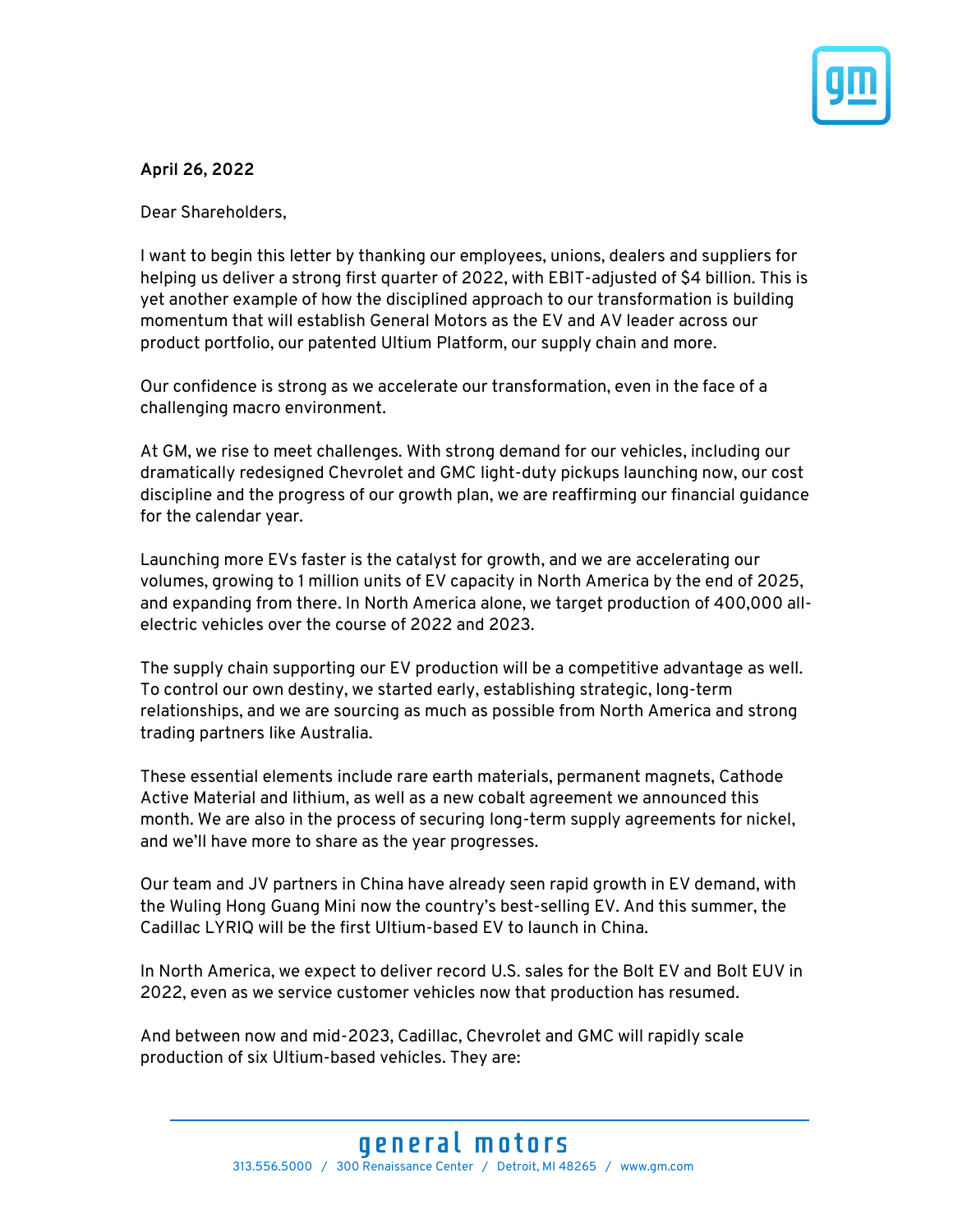

- The GMC HUMMER EV Pickup, which began production in late 2021, followed by the SUV model, which goes into production in 2023
- The Cadillac LYRIQ, which began production last month
- The Chevrolet Silverado EV, which begins production in early 2023
- The all-electric Chevrolet Blazer SS, which enters production in mid-2023, followed by Equinox EV, which launches just after the all-electric Blazer SS.

Our biggest growth opportunity in North America is in electric trucks. We've led the fullsize pickup segment for two consecutive years, and we will lead the EV truck market as well.

The GMC HUMMER EV is just the beginning. The people who have driven it confirm it's a supertruck, and we agree. It combines the capability and flexibility of our purpose-built Ultium Platform with decades of truck design, engineering and customer experience.

You will see many of the GMC HUMMER EV's best attributes available in the Silverado EV, including superior range, faster fast-charging capability, four-wheel steering, Super Cruise, and a larger, far more flexible cab and bed compared to our closest competitor. These are just some of the factors driving a surge in Silverado EV fleet and retail reservations, which are 140,000 and growing.

Another area where we are building a competitive advantage is in affordable EVs – a part of the market where our competitors are not focused. This will be a major source of growth for Chevrolet and Buick.

With the Chevrolet Equinox EV, which will start around \$30,000, we're going to shatter the perception that stylish, practical, long-range EVs are luxury items.

Then in 2027, we will begin a major global expansion of our affordable EV strategy with the first of several new vehicles developed with Honda using next-generation Ultium technology. This project, which we announced in early April, will include an electric vehicle priced and sized below the Equinox EV.

Delivering millions of affordable EVs is a key step toward delivering on our commitment to achieve carbon neutrality in our global products and operations by 2040 and eliminate tailpipe emissions from light-duty vehicles by 2035.

As we accelerate toward our all-electric future and carbon-neutral goals, it has become increasingly apparent that we must engage with all our partners and stakeholders to make the greatest possible positive impact on the planet.

During the first quarter, we designed a new Environmental, Social and Governance (ESG) pledge for GM suppliers and asked them to commit to achieving carbon neutrality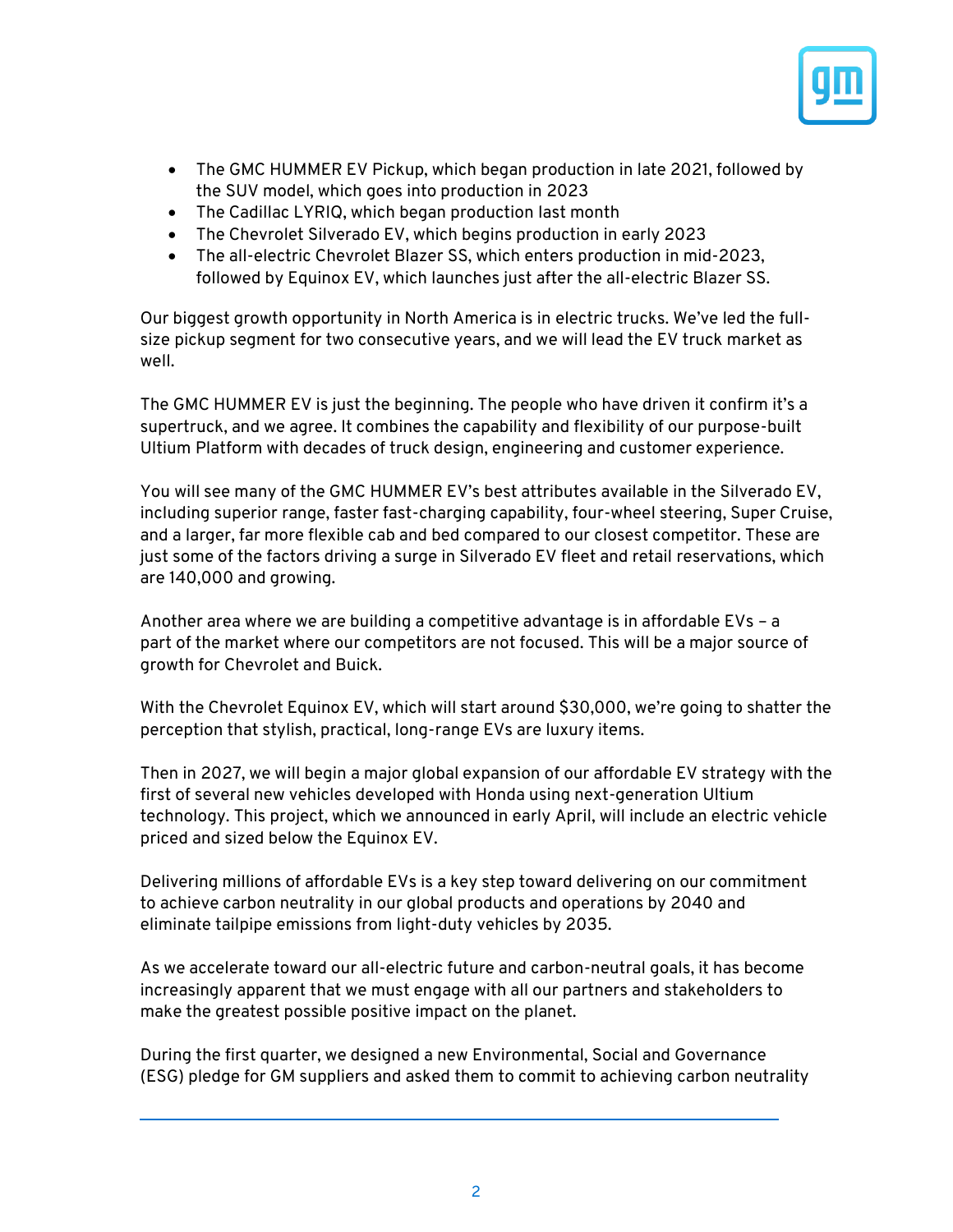

for Scope 1 and Scope 2 emissions and meeting third-party standards for ethics, labor and human rights, and sustainable procurement practices.

It has launched with great initial response. Working with suppliers to reduce their greenhouse gas emissions multiplies the impact of GM's strategy to reduce its own overall carbon footprint and accelerate toward an all-electric future.

I will close this letter by recognizing the progress of the incredible team at Cruise. In January, Cruise became the first company to begin offering fully driverless rides in a congested urban environment. That is San Francisco, with all its complexities.

Already, the fleet has traveled in driverless mode about 40 times the distance from San Francisco to New York City, and Cruise is using the learnings to drive continuous improvement.

We'll have more Cruise news to share throughout the year as it completes the permitting process to charge for rides in San Francisco, and as the launch of the Cruise Origin at Factory ZERO approaches.

The GM news ahead of us this year will also be focused on acceleration and growth, especially in EVs. As I've shared in this letter, we are now in a rapid launch cycle thanks to investments and initiatives we have undertaken across our entire company over the last several years. They have allowed us to establish an unparalleled foundation on which to execute and scale.

We have taken the time to do EVs right, so we can create value for shareholders, our customers and all our other stakeholders. We are united around our EV leadership plan and we execute against it every day.

Thank you for your confidence in GM.

mtb

*Cautionary Note on Forward-Looking Statements:* This press release and related comments by management may include "forward-looking statements" within the meaning of the U.S. federal securities laws. Forward-looking statements are any statements other than statements of historical fact. Forward-looking statements represent our current judgment about possible future events and are often identified by words such as "anticipate," "appears," "approximately," "believe," "continue," "could," "designed," "effect," "estimate," "evaluate," "expect," "forecast," "goal," "initiative," "intend," "may," "objective," "outlook," "plan," "potential," "priorities," "project," "pursue," "seek," "should," "target," "when," "will," "would," or the negative of any of those words or similar expressions. In making these statements, we rely upon assumptions and analysis based on our experience and perception of historical trends, current conditions, and expected future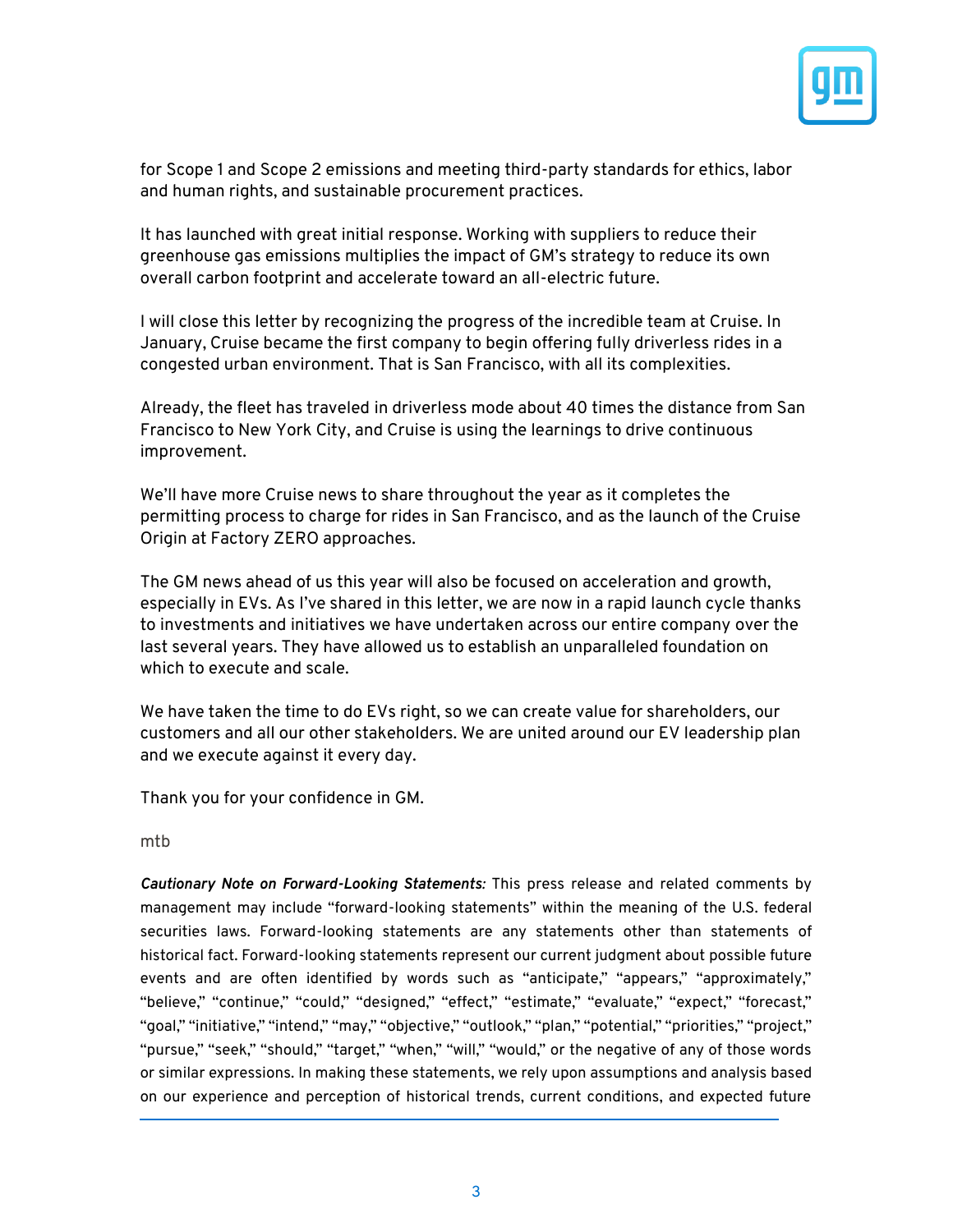

developments, as well as other factors we consider appropriate under the circumstances. We believe these judgments are reasonable, but these statements are not guarantees of any future events or financial results, and our actual results may differ materially due to a variety of factors, many of which are described in our most recent Annual Report on Form 10-K and our other filings with the U.S. Securities and Exchange Commission. We caution readers not to place undue reliance on forward-looking statements. Forward-looking statements speak only as of the date they are made, and we undertake no obligation to update publicly or otherwise revise any forward-looking statements, whether as a result of new information, future events, or other factors that affect the subject of these statements, except where we are expressly required to do so by law.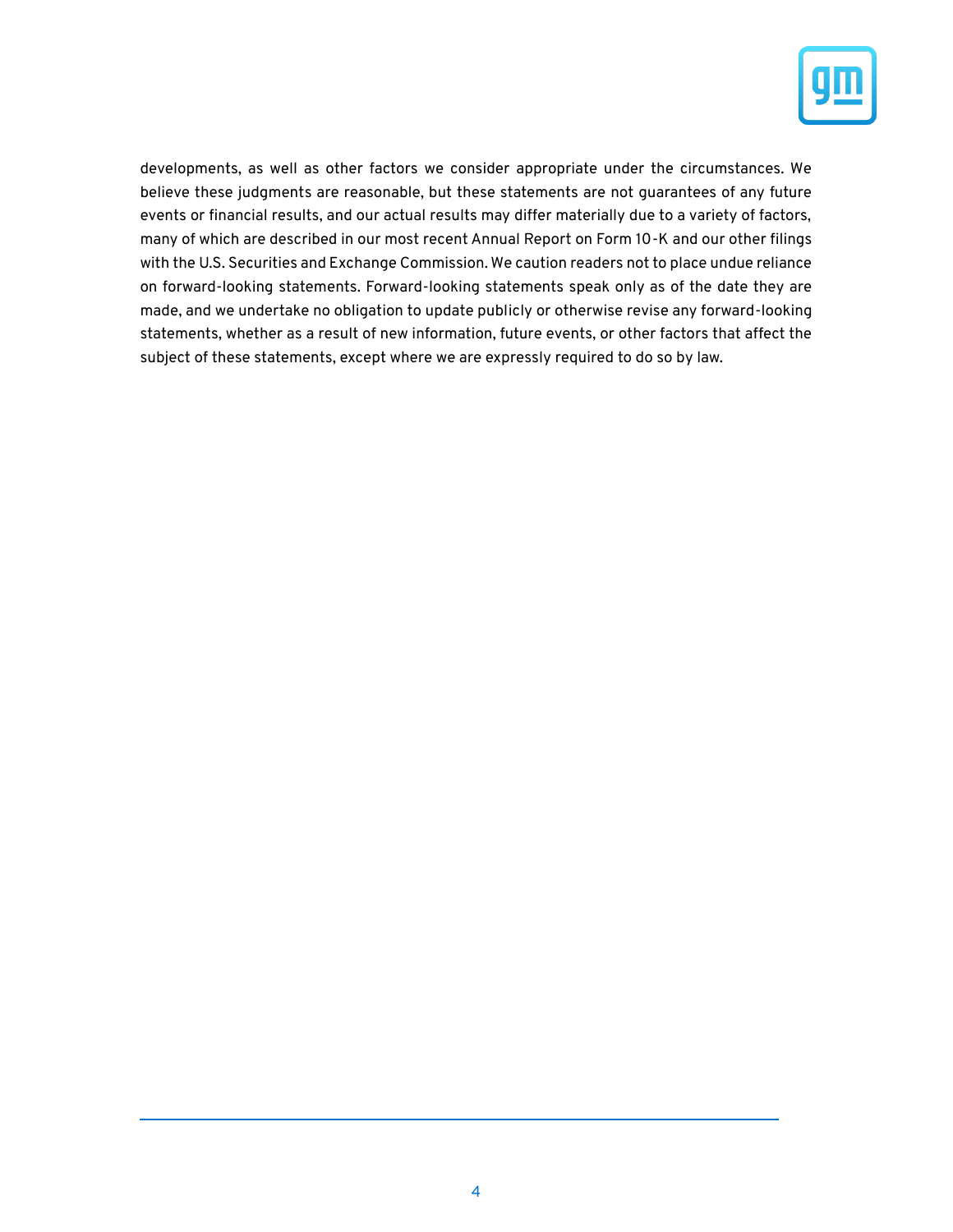

## **Non-GAAP Reconciliations**

The following table reconciles Net income (loss) attributable to stockholders under U.S. GAAP to EBIT (loss)-adjusted (dollars in millions):

|                                                   | <b>Three Months Ended</b> |                |                |       |  |
|---------------------------------------------------|---------------------------|----------------|----------------|-------|--|
|                                                   |                           | March 31, 2022 | March 31, 2021 |       |  |
| Net income (loss) attributable to stockholders(a) | S                         | 2.939S         |                | 3,022 |  |
| Income tax expense (benefit)                      |                           | (28)           |                | 1,177 |  |
| Automotive interest expense                       |                           | 226            |                | 250   |  |
| Automotive interest income                        |                           | (50)           |                | (32)  |  |
| Adjustments                                       |                           |                |                |       |  |
| Cruise compensation modification(b)               |                           | 1,057          |                |       |  |
| Patent royalty matters(c)                         |                           | (100)          |                |       |  |
| Total adjustments                                 |                           | 957            |                |       |  |
| EBIT (loss)-adjusted                              | \$                        | 4.044          | - S            | 4.417 |  |

(a) Net of net loss attributable to noncontrolling interests.

 $\mathcal{L}_\text{max}$ 

 $\mathcal{L}_\text{max}$ 

(b) This adjustment was excluded because it relates to the one-time modification of Cruise stock incentive awards.

(c) This adjustment was excluded because it relates to the resolution of substantially all potential royalty matters, accrued in the prior period, with respect to past-year vehicle sales.

The following table reconciles diluted earnings (loss) per common share under U.S. GAAP to EPS-dilutedadjusted (dollars in millions, except per share amounts):

|                                          | <b>Three Months Ended</b> |                |  |                  |   |        |   |                  |
|------------------------------------------|---------------------------|----------------|--|------------------|---|--------|---|------------------|
|                                          |                           | March 31, 2022 |  | March 31, 2021   |   |        |   |                  |
|                                          |                           | Amount         |  | <b>Per Share</b> |   | Amount |   | <b>Per Share</b> |
| Diluted earnings (loss) per common share | -S                        | 1,987<br>-\$   |  | 1.35             | S | 2,976  | S | 2.03             |
| Adjustments(a)                           |                           | 957            |  | 0.65             |   |        |   |                  |
| Tax effect on adjustments(b)             |                           | (296)          |  | (0.20)           |   |        |   |                  |
| Tax adjustments(c)                       |                           | (482)          |  | (0.33)           |   | 316    |   | 0.22             |
| Deemed dividend adjustment(d)            |                           | 909            |  | 0.62             |   |        |   |                  |
| EPS-diluted-adjusted                     | \$                        | 3.075S         |  | 2.09             | S | 3.292  | Ś | 2.25             |

(a) Refer to the reconciliation of Net income (loss) attributable to stockholders under U.S. GAAP to EBIT (loss)-adjusted for adjustment details.

(b) The tax effect of each adjustment is determined based on the tax laws and valuation allowance status of the jurisdiction to which the adjustment relates.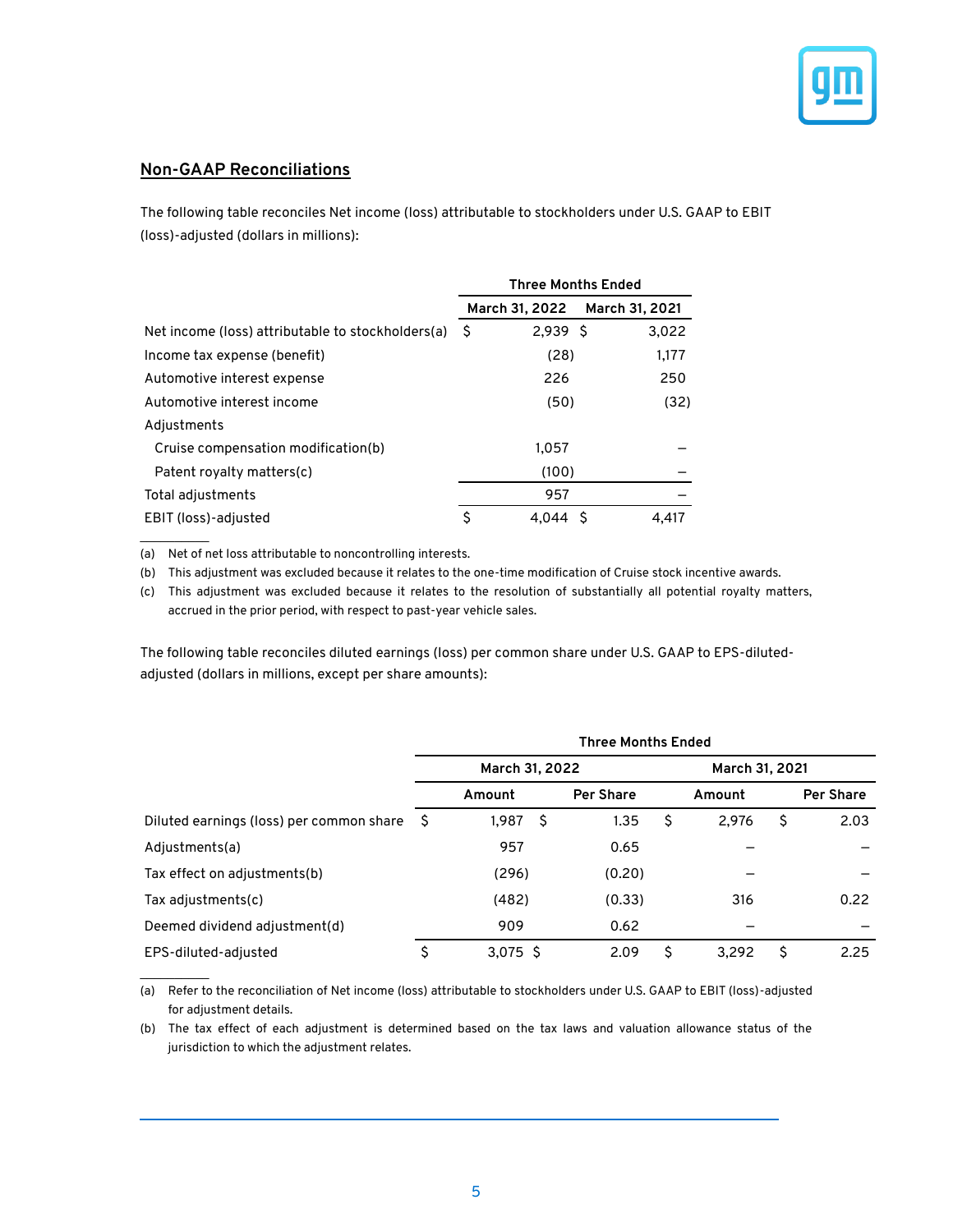

- (c) These adjustments consist of tax benefit related to the release of a valuation allowance against deferred tax assets that are considered realizable as a result of Cruise tax reconsolidation in the three months ended March 31, 2022, and tax expense related to the establishment of a valuation allowance against deferred tax assets that were considered no longer realizable for Cruise in the three months ended March 31, 2021. These adjustments were excluded because significant impacts of valuation allowances are not considered part of our core operations.
- (d) This adjustment consists of a deemed dividend related to the redemption of Cruise preferred shares from SoftBank in the three months ended March 31, 2022.
- (d) These adjustments consist of tax benefit related to the release of a valuation allowance against deferred tax assets that are considered realizable as a result of Cruise tax reconsolidation in the three months ended March 31, 2022, and tax expense related to the establishment of a valuation allowance against deferred tax assets that were considered no longer realizable for Cruise in the three months ended March 31, 2021. These adjustments were excluded because significant impacts of valuation allowances are not considered part of our core operations.
- (e) This adjustment consists of a deemed dividend related to the redemption of Cruise preferred shares from SoftBank Vision Fund (AIV M2) L.P. in the three months ended March 31, 2022.

The following table reconciles net automotive cash provided by (used in) operating activities under U.S. GAAP to adjusted automotive free cash flow (dollars in millions):

|                                                                | <b>Three Months Ended</b> |                |  |                |
|----------------------------------------------------------------|---------------------------|----------------|--|----------------|
|                                                                |                           | March 31, 2022 |  | March 31, 2021 |
| Net automotive cash provided by (used in) operating activities | S                         | 1.635 S        |  | (1,096)        |
| Less: Capital expenditures                                     |                           | (1,645)        |  | (860)          |
| Add: GMI restructuring                                         |                           |                |  | 24             |
| Add: GM Korea Wage Litigation                                  |                           | 16             |  |                |
| Adjusted automotive free cash flow                             | S                         | 6 S            |  | (1.932)        |

## **Guidance Reconciliations**

 $\mathcal{L}_\text{max}$ 

The following table reconciles expected Net income (loss) attributable to stockholders under U.S. GAAP to expected EBIT-adjusted (dollars in billions):

|                                         |   | Year Ending       |  |  |
|-----------------------------------------|---|-------------------|--|--|
|                                         |   | December 31, 2022 |  |  |
| Net income attributable to stockholders |   | $9.6 - 11.2$      |  |  |
| Income tax expense                      |   | $1.6 - 2.0$       |  |  |
| Automotive interest expense, net        |   | 0.8               |  |  |
| Adjustments(a)                          |   | 1.0               |  |  |
| EBIT-adjusted(b)                        | S | 13.0-15.0         |  |  |

(a) Refer to the reconciliation of Net income (loss) attributable to stockholders under U.S. GAAP to EBIT (loss)-adjusted for adjustment details.

(b) We do not consider the potential future impact of adjustments on our expected financial results.